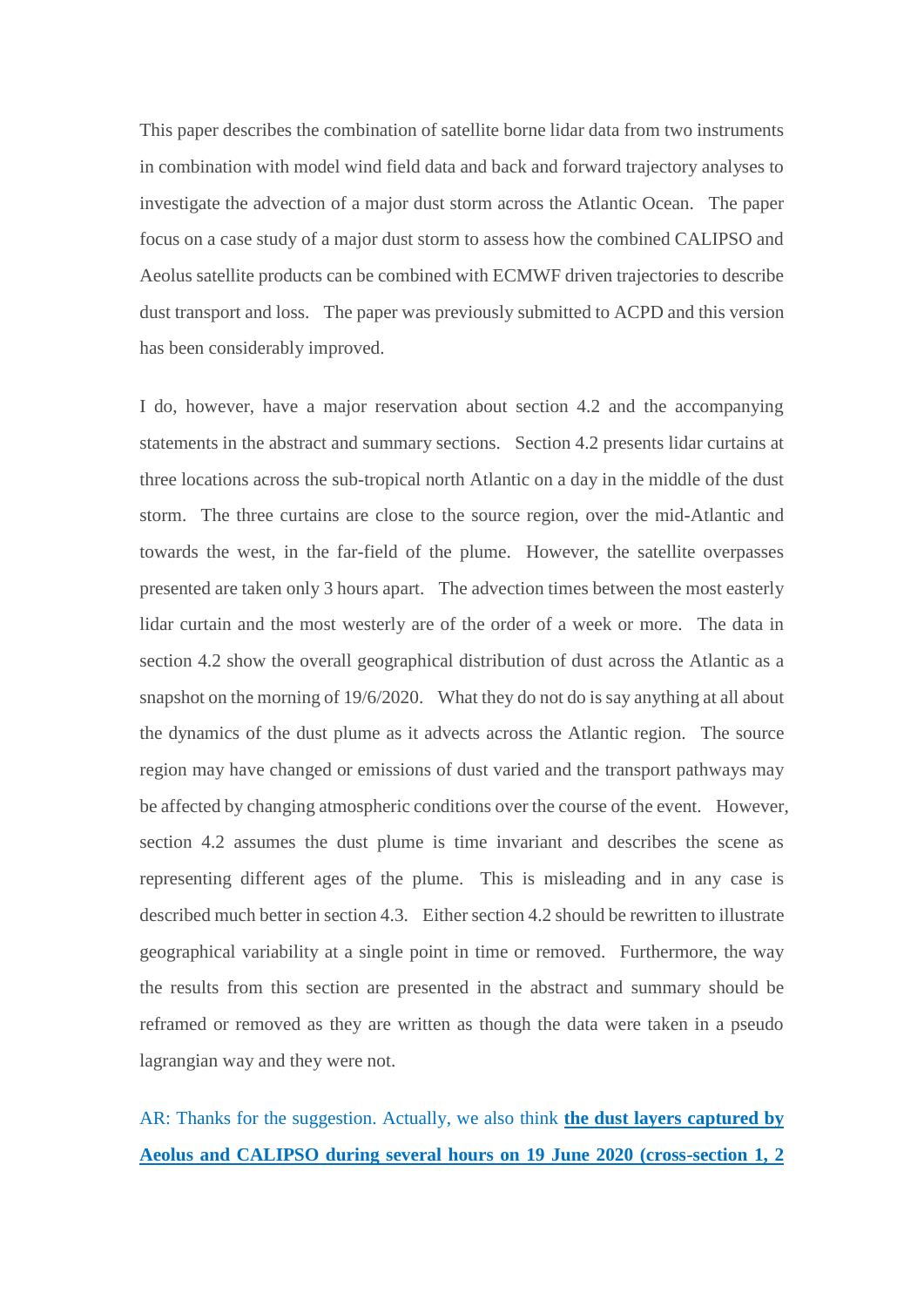**and 3 in Fig 6 (b), (c)) are relatively static compared with the whole dust plume transport process.** Sorry for the misleading. According to your suggestion, **we rewrote the part of Section 4.2 and reframed the relevant conclusion in the abstract and the summary. Section 4.2 of the revised manuscript has been renamed as "Observation snapshot of the dust plume and dust advection calculation on 19 June 2020".** The description was reframed to **illustrate the overall geographical distribution of dust layers as a snapshot on the morning of this day**. The revised part of Section 4.2 is shown as below:

## "**4.2 Observation snapshot of the dust plume and dust advection calculation on 19 June 2020**

In this section, the dust event observation snapshot captured by ALADIN and CALIOP on 19 June 2020 is introduced in detail. The quasi-synchronized observations from ALADIN and CALIOP on 19 June 2020 are presented in Fig. 6, where the purple lines indicate the scanning tracks of ALADIN and the green lines indicate the scanning tracks of CALIOP. It is found that the overpasses of each satellite are only around 3 hours apart. Hence, we captured the dust layers on the morning of 19 June 2020 quasisimultaneously over the Western Sahara, the Middle Atlantic and the Western Atlantic, i.e., took a snapshot of the dust plumes. From the profiling of dust optical properties, discriminated by the CALIOP measurements, the dust geographical distribution over Atlantic Ocean on this day could be determined. The extinction coefficients and backscatter coefficients at the wavelengths of 355 nm, 532 nm and 1064 nm within the dust mass are also determined. From the profiling, it was found that the mean backscatter coefficients at 532 nm were about  $3.88 \times 10^{6} \pm 2.59 \times 10^{6} \text{ m}^{-1} \text{sr}^{-1}$  in "crosssection  $7.09 \times 10^6 \pm 3.34 \times 10^6 \text{ m}^{-1} \text{sr}^{-1}$  in "cross-section 2" and  $7.76 \times 10^{6} \pm 3.74 \times 10^{6} \text{ m}^{-1} \text{sr}^{-1}$  in "cross-section 3". On 19 June 2020, the dust layers existed over the Western Sahara, the Middle Atlantic and the Western Atlantic quasisimultaneously, which indicates that the dust plume area over the Atlantic on the morning of this day is quite enormous and this dust transport event is massive and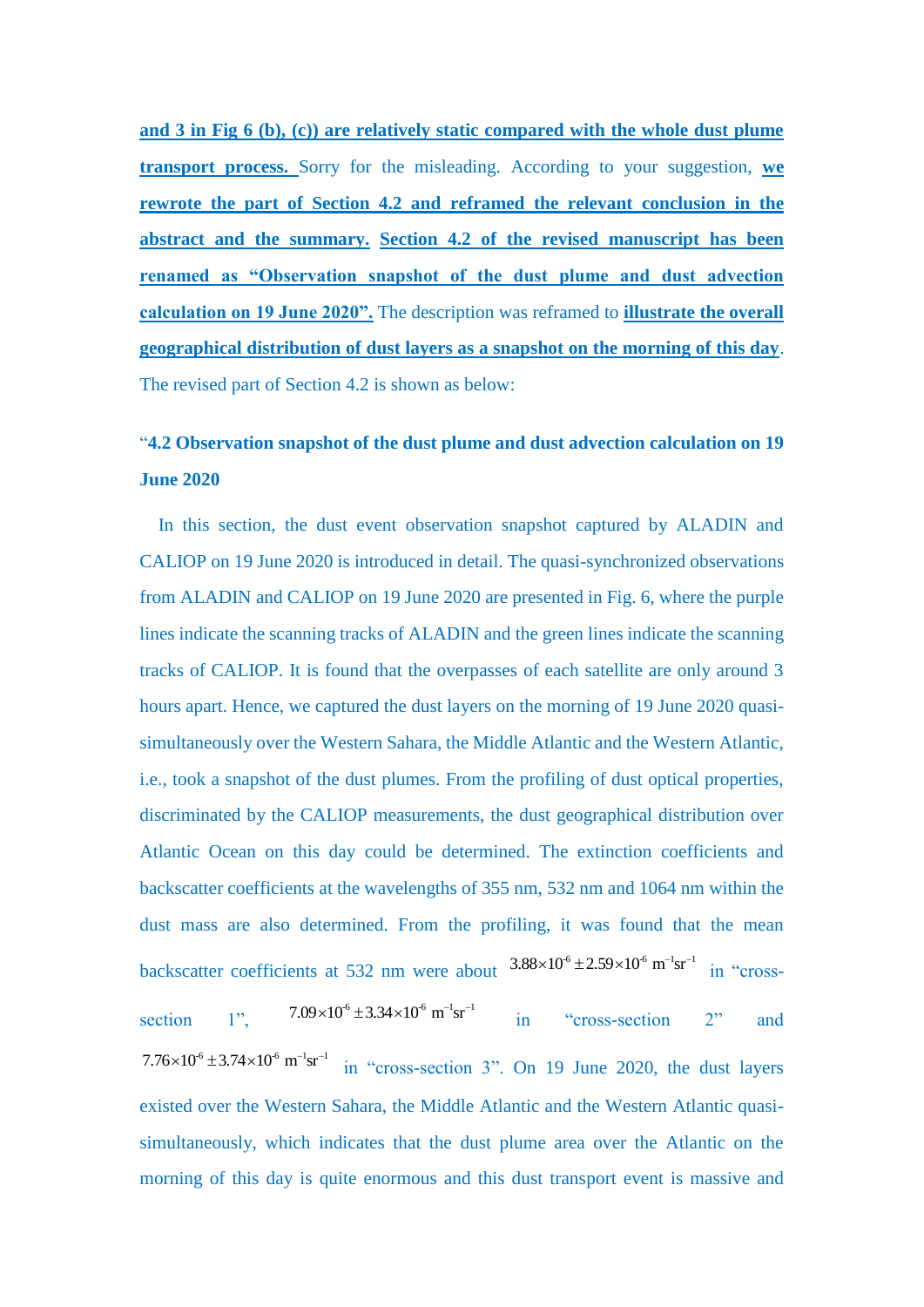extensive.

……

In Fig. 7, the dust advection at different heights of the three cross-sections are presented. From the profiling, the mean dust advection value is about  $1.91 \pm 1.21$  mg · m<sup>-2</sup> · s<sup>-1</sup> in "cross-section 1" (over the emission region),  $1.38 \pm 1.28$  mg·m<sup>-2</sup>·s<sup>-1</sup> in "cross-section 2" (over the transport region) and  $0.75\pm0.68$  mg  $\cdot$   $\mathrm{m}^{-2}\cdot\mathrm{s}^{-1}$ in "cross-section 3" (over the deposition region), respectively. In conclusion, on 19 June 2020, the dust layers over the Western Sahara, the Middle Atlantic and the Western Atlantic are observed by ALADIN and CALIOP nearly in the meanwhile. And the dust advections of the three cross-sections indicate the quasisimultaneous transport of the dust plumes over the emission region, the transport region and the deposition region on the same day."

The revised parts of the abstract and the summary are shown as below:

"…From the measurement results on 19 June 2020, the dust plumes are captured quasi-simultaneously over the emission region (Western Sahara), the transport region (Middle Atlantic) and the deposition region (Western Atlantic) individually, which indicates that the dust plume area over the Atlantic on the morning of this day is quite enormous and this dust transport event is massive and extensive. The quasisynchronization observation results of 15, 16, 19, 24 and 27 June by ALADIN and CALIOP during the entire transport process show good agreement with the "Dust Score Index" data and the HYSPLIT trajectories, which indicates that the transport process of the same dust event is tracked by ALADIN and CALIOP, verifies that the dust transport spent around 2 weeks from the emission to the deposition and achieved the respective observations of this dust event's emission phase, development phase, transport phase, descent phase and deposition phase. Finally, the advection value for different dust parts and heights on 19 June and on the entire transport routine during transportation are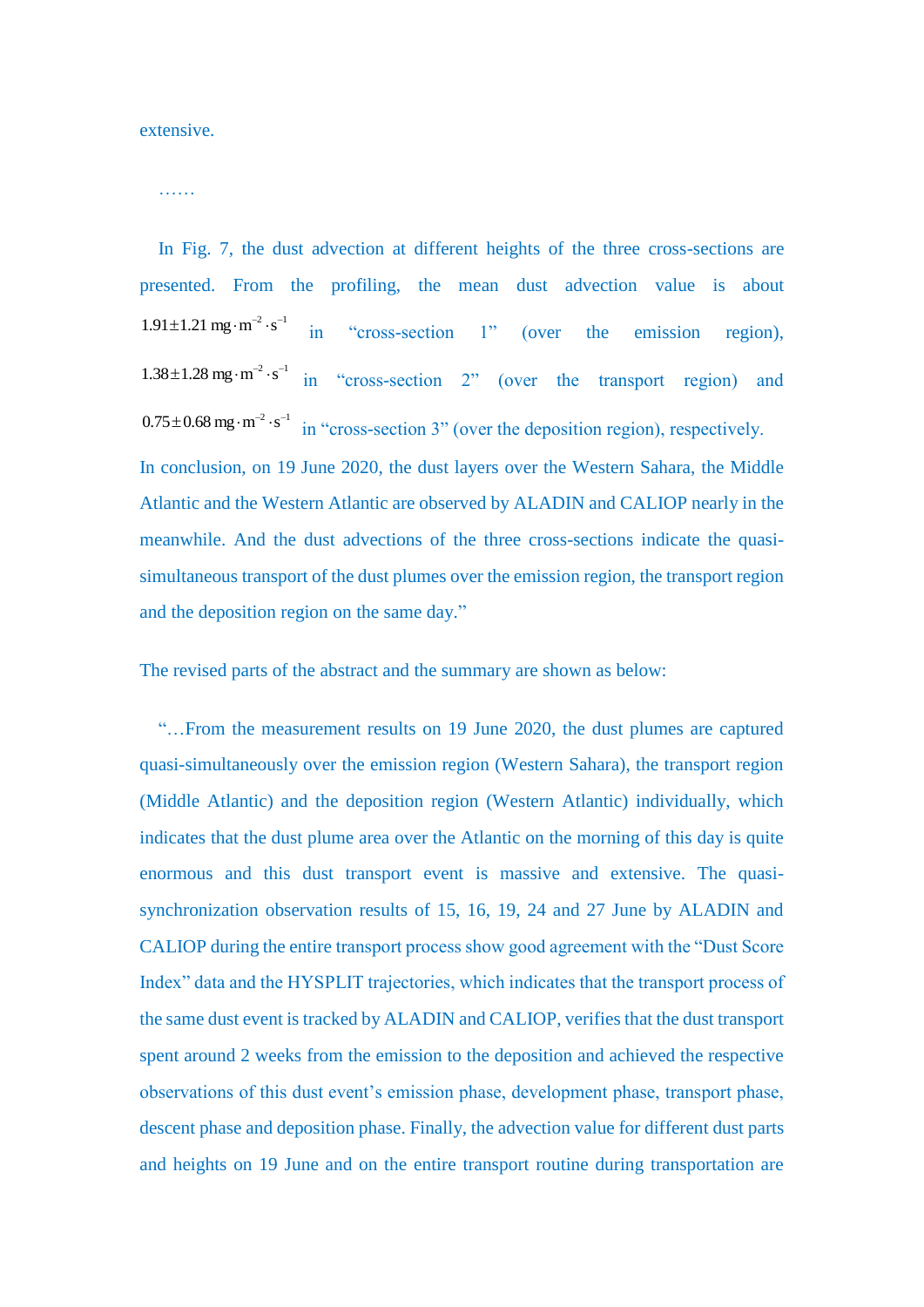computed. On 19 June, the mean dust advection values are about  $1.91 \pm 1.21$  mg $\cdot$ m<sup>-2</sup> $\cdot$ s<sup>-1</sup> over the emission region,  $1.38 \pm 1.28$  mg $\cdot$ m<sup>-2</sup> $\cdot$ s<sup>-1</sup> over the transport region and  $2.075 \pm 0.68$  mg $\cdot$ m<sup>-2</sup>  $\cdot$ s<sup>-1</sup> over the deposition region." (from the abstract)

"…From the measurement results on 19 June 2020, the dust plumes are captured quasi-simultaneously over the emission region (Western Sahara), the transport region (Middle Atlantic) and the deposition region (Western Atlantic) individually, which indicates that the dust plume area over the Atlantic on the morning of this day is quite enormous and this dust transport event is massive and extensive. The quasisynchronization observation results of 15, 16, 19, 24 and 27 June by ALADIN and CALIOP during the entire transport process show good agreement with the "Dust Score Index" data and the HYSPLIT trajectories, which indicates that the transport process of the same dust event is tracked by ALADIN and CALIOP, verifies that the dust transport spent around 2 weeks from the emission to the deposition and achieved the respective observations of this dust event's emission phase, development phase, transport phase, descent phase and deposition phase.

Finally, the advection at different dust parts and heights on 19 June and on the entire transport routine during transportation are computed, respectively. On 19 June, the mean dust advection values are about  $1.91 \pm 1.21$  mg·m<sup>-2</sup>·s<sup>-1</sup> over the emission region,  $1.38 \pm 1.28$  mg·m<sup>-2</sup>·s<sup>-1</sup> over the transport region and  $0.75 \pm 0.68$  mg·m<sup>-2</sup>·s<sup>-1</sup> over the deposition region, from which we can infer the quasi-simultaneous transport of the dust plumes over the emission region, the transport region and the deposition region on this day…" (from the summary)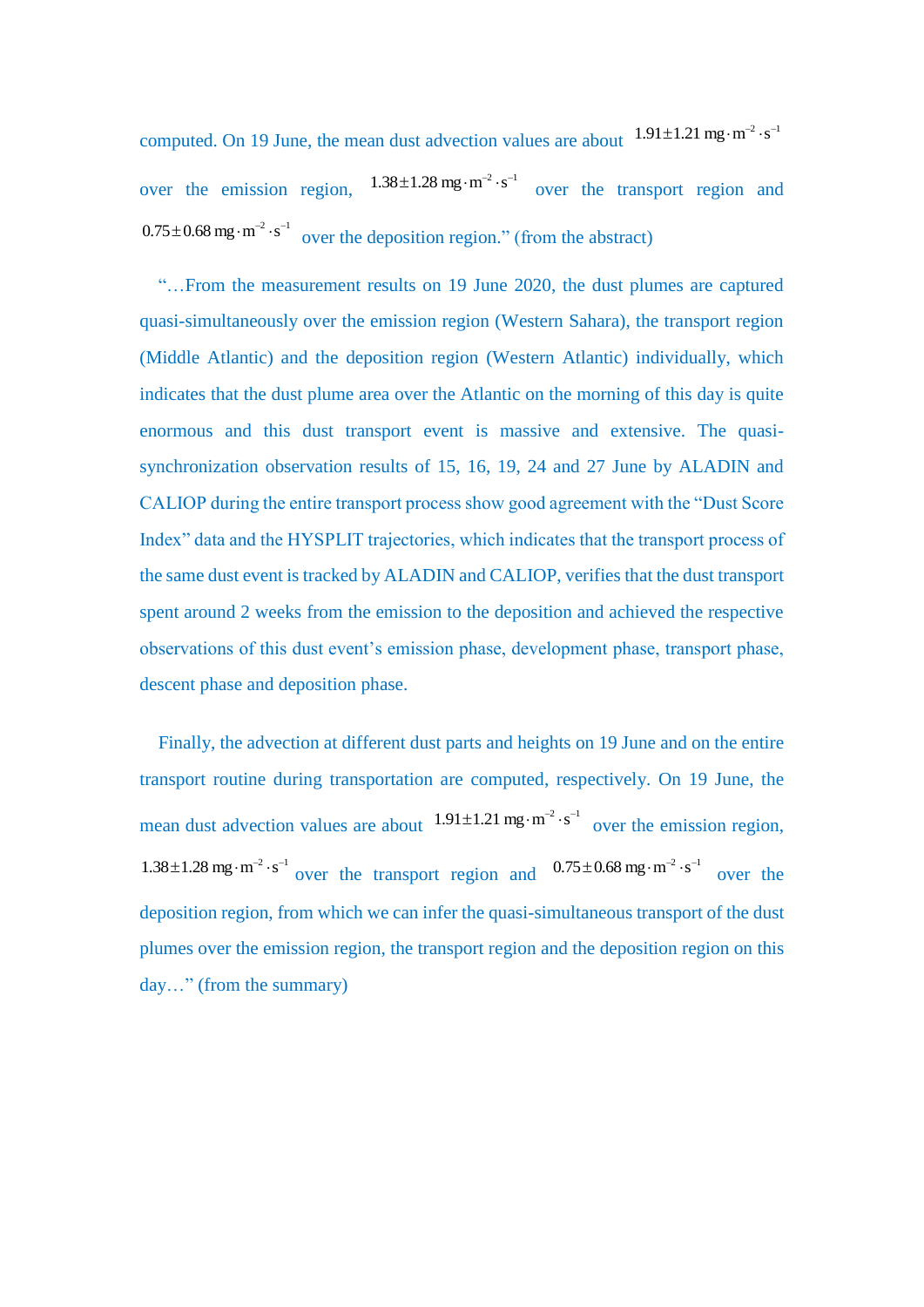Specific recommendations

Lines 62-63: "Additionally, the CALIOP product Vertical Feature Mask product (VFM)" better to write

"Additionally, the CALIOP Vertical Feature Mask product (VFM)"

AR: Thanks, it is revised.

Line 74 "(e)motion"

AR: Thanks, it is revised.

Line 170-174 "Based on the dataset consists of the backscatter coefficients and extinction coefficients at the wavelengths of 1064 nm and 532 nm from CALIOP and the extinction coefficients at the wavelength of 355 nm from ALADIN, the aerosol volume concentration distribution can be calculated based on the regularization method which was performed by generalized cross-validation (GCV) from Müller et al. (1999)." A confusing sentence that needs to be rewritten

AR: This sentence has been rewritten as "Based on the dataset consisting of the backscatter coefficients and extinction coefficients at the wavelengths of 1064 nm and 532 nm from CALIOP and the extinction coefficients at the wavelength of 355 nm from ALADIN, the aerosol volume concentration distribution can be estimated based on the regularization method which was performed by generalized cross-validation (GCV) from Müller et al. (1999)."

lines 240-241: Figure 4a shows the majority of the dust has been lifted to a maximum of around 7km or less south of 20N on 18/6/2020, there is only a small proportion of the dust at the far north end of the overpass that has a maximum close to 10 km. This probably needs rephrasing.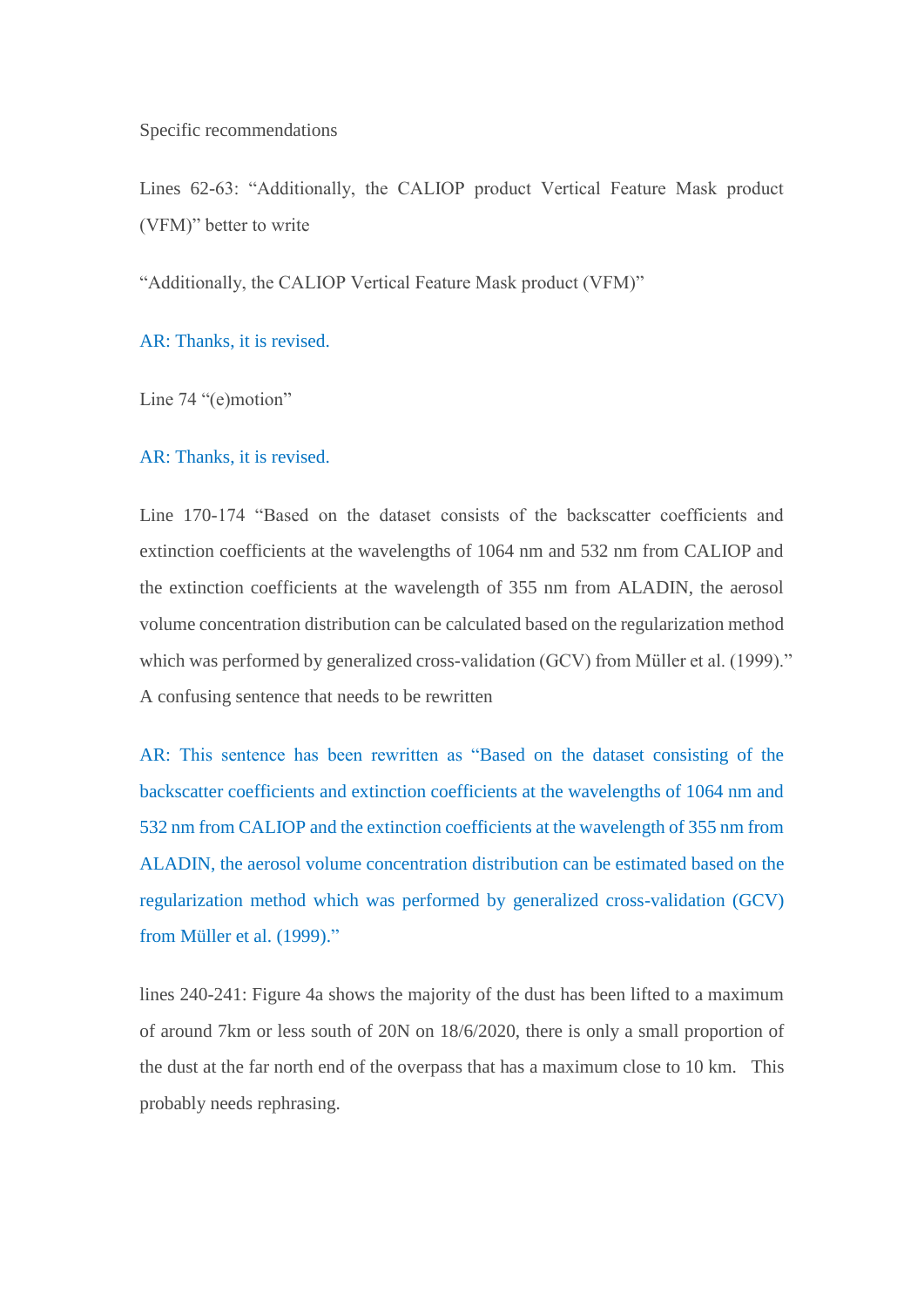AR: Thanks for the suggestion. We updated Fig. 4 with the VFM products on 16 June 2020 and 27 June 2020, to make them matched with part of the satellite cross-sections presented in Section 4.3. The modified Fig. 4 and the relevant description are shown as below:

"Figure 4 presents the vertical distribution of the dust plume during the development phase (16 June 2020) over the eastern Atlantic and during the deposition phase (27 June 2020) over the western Atlantic. From Fig. 4 (a), it can be seen that the dust plume has been lifted up to around 7 km. Figure 4 (b) presents the descending dust plume, the bottom of which may mix with marine aerosol and become dusty marine aerosol. Therefore, the VFM data of CALIPSO captures the dust plume vertically over the eastern and the western Atlantic and verifies the dust transportation process.



**Figure 4. Vertical feature mask from CALIPSO L2 product (a) on 16 June 2020 over the west coast of Africa and the eastern Atlantic and (b) on 27 June 2020 over the western Atlantic (around the east coast of America). (c) and (d) show the corresponding CALIOP scanning tracks of (a) and (b) respectively, the arrows in**  which indicate the motion direction of CALIPSO (https://www**calipso.larc.nasa.gov/products/lidar/browse\_images/production/, last access: 24 March 2022)."**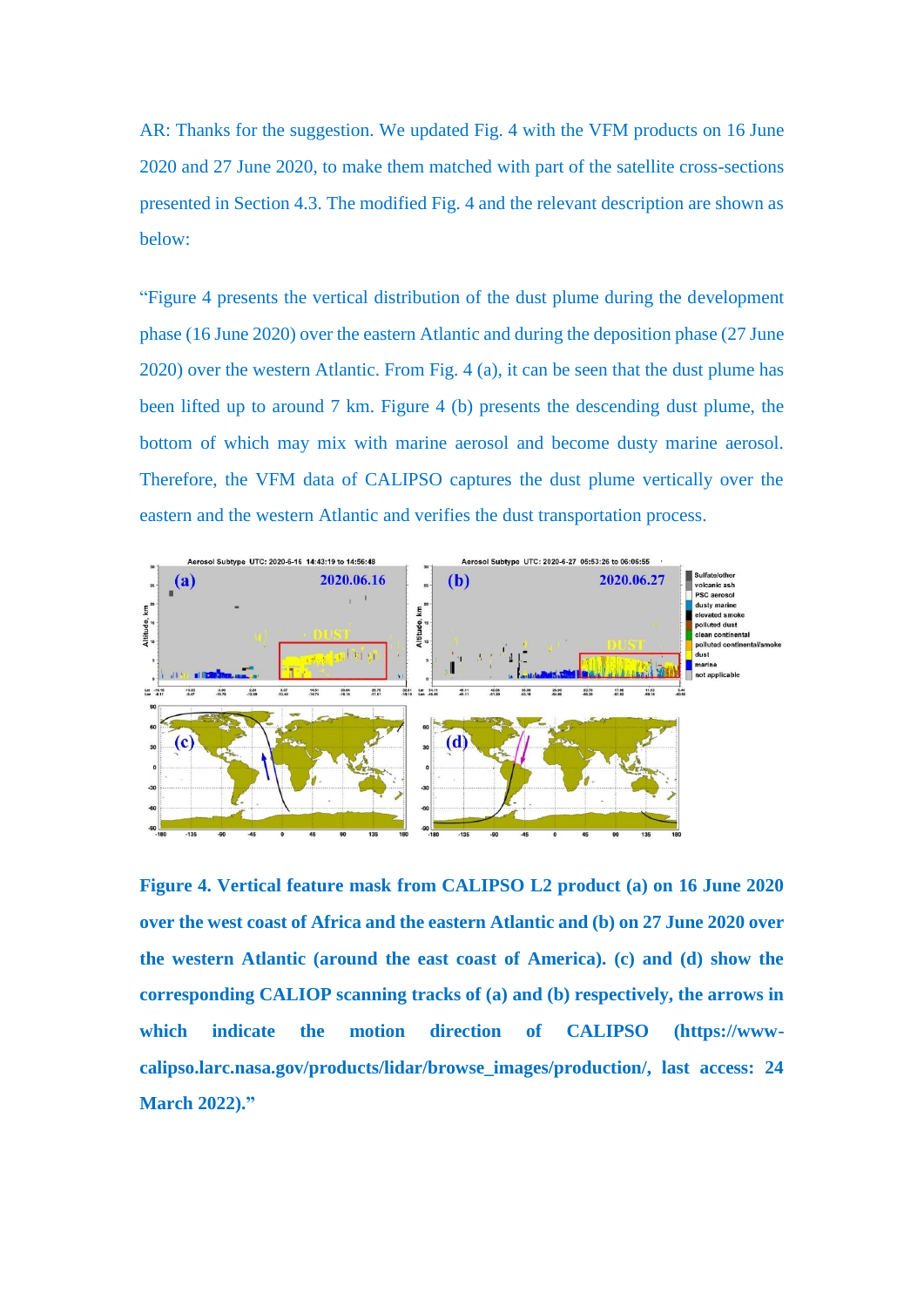Lines 276-282: The narrative in the section assumes a pseudo-langragian language but the lidar passes are on the same day so these are different slices of a dust event that has lasted several days (fig 3) and has a transit time of multiple days between the overpasses shown in fig 5. The wording here needs to better reflect that these are cross sections at different geophysical locations in the plume and do not directly represent plume evolution. This discussion is extended to report values of backscatter and advection for different phases of the dust plume. However, these don't reflect actual advection of the same air. The underlying assumption is the dust plume does not change with time. Clearly, this is not the case, so the determinations from the 3 different overpasses cant really be compared in the way that is done in the analysis in 4.2. At best this gives a snapshot of the plume at a single point in time across much of the Atlantic. This section needs to be rewritten in my view to make this clear and to convey why this is appropriate, otherwise it is best removed. This same approach is also followed up in the summary (402-406). The analysis is not pseudo-lagrangian and should not be inferred as such, the different phases of the storm were emitted many days apart and may have had very different conditions at source and during advection. This needs to be made explicit. The abstract also has the same errors between lines 22-25. This needs to be removed or corrected.

AR: Thanks for the suggestion. **We reframed and rewrote part of Section 4.2 and the relevant conclusion in the abstract and the summary to illustrate the overall geographical distribution of dust layers as a snapshot on the morning of this day.**

The revised part of Section 4.2 is shown as below:

## "**4.2 Observation snapshot of the dust plume and dust advection calculation on 19 June 2020**

In this section, the dust event observation snapshot captured by ALADIN and CALIOP on 19 June 2020 is introduced in detail. The quasi-synchronized observations from ALADIN and CALIOP on 19 June 2020 are presented in Fig. 6, where the purple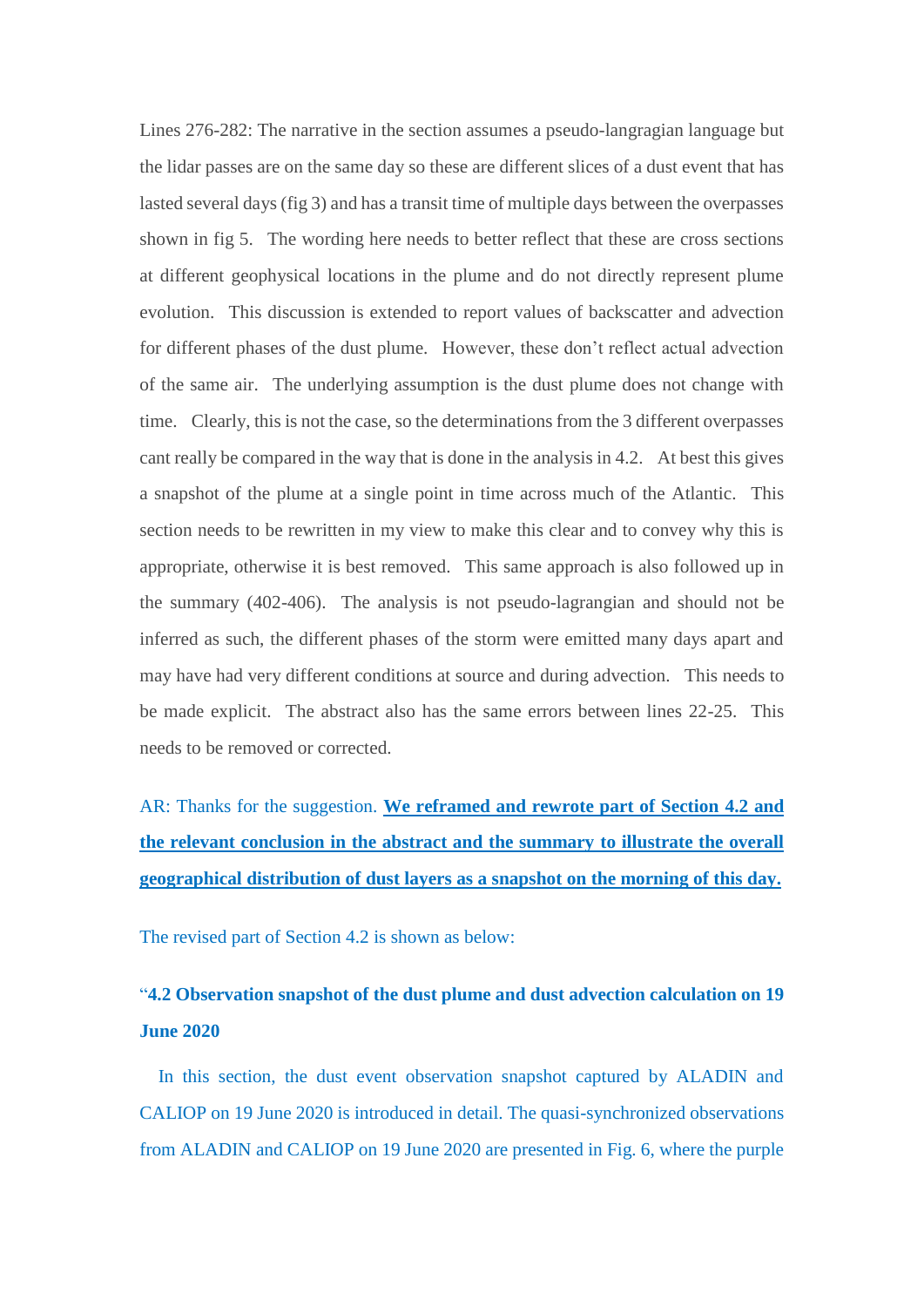lines indicate the scanning tracks of ALADIN and the green lines indicate the scanning tracks of CALIOP. It is found that the overpasses of each satellite are only around 3 hours apart. Hence, we captured the dust layers on the morning of 19 June 2020 quasisimultaneously over the Western Sahara, the Middle Atlantic and the Western Atlantic, i.e., took a snapshot of the dust plumes. From the profiling of dust optical properties, discriminated by the CALIOP measurements, the dust geographical distribution over Atlantic Ocean on this day could be determined. The extinction coefficients and backscatter coefficients at the wavelengths of 355 nm, 532 nm and 1064 nm within the dust mass are also determined. From the profiling, it was found that the mean backscatter coefficients at 532 nm were about  $3.88 \times 10^{6} \pm 2.59 \times 10^{6}$  m<sup>-1</sup>sr<sup>-1</sup> in "crosssection 1".  $7.09 \times 10^{6} \pm 3.34 \times 10^{6} \text{ m}^{-1} \text{sr}^{-1}$  in "cross-section 2" and  $7.76 \times 10^{6} \pm 3.74 \times 10^{6} \text{ m}^{-1} \text{sr}^{-1}$  in "cross-section 3". On 19 June 2020, the dust layers existed over the Western Sahara, the Middle Atlantic and the Western Atlantic quasisimultaneously, which indicates that the dust plume area over the Atlantic on the morning of this day is quite enormous and this dust transport event is massive and extensive.

## ……

In Fig. 7, the dust advection at different heights of the three cross-sections are presented. From the profiling, the mean dust advection value is about  $2.91 \pm 1.21$  mg·m<sup>-2</sup>·s<sup>-1</sup> in "cross-section 1" (over the emission region),  $1.38 \pm 1.28$  mg·m<sup>-2</sup>·s<sup>-1</sup> in "cross-section 2" (over the transport region) and  $0.75 \pm 0.68$  mg·m<sup>-2</sup>·s<sup>-1</sup> in "cross-section 3" (over the deposition region), respectively. In conclusion, on 19 June 2020, the dust layers over the Western Sahara, the Middle Atlantic and the Western Atlantic are observed by ALADIN and CALIOP nearly in the meanwhile. And the dust advections of the three cross-sections indicate the quasi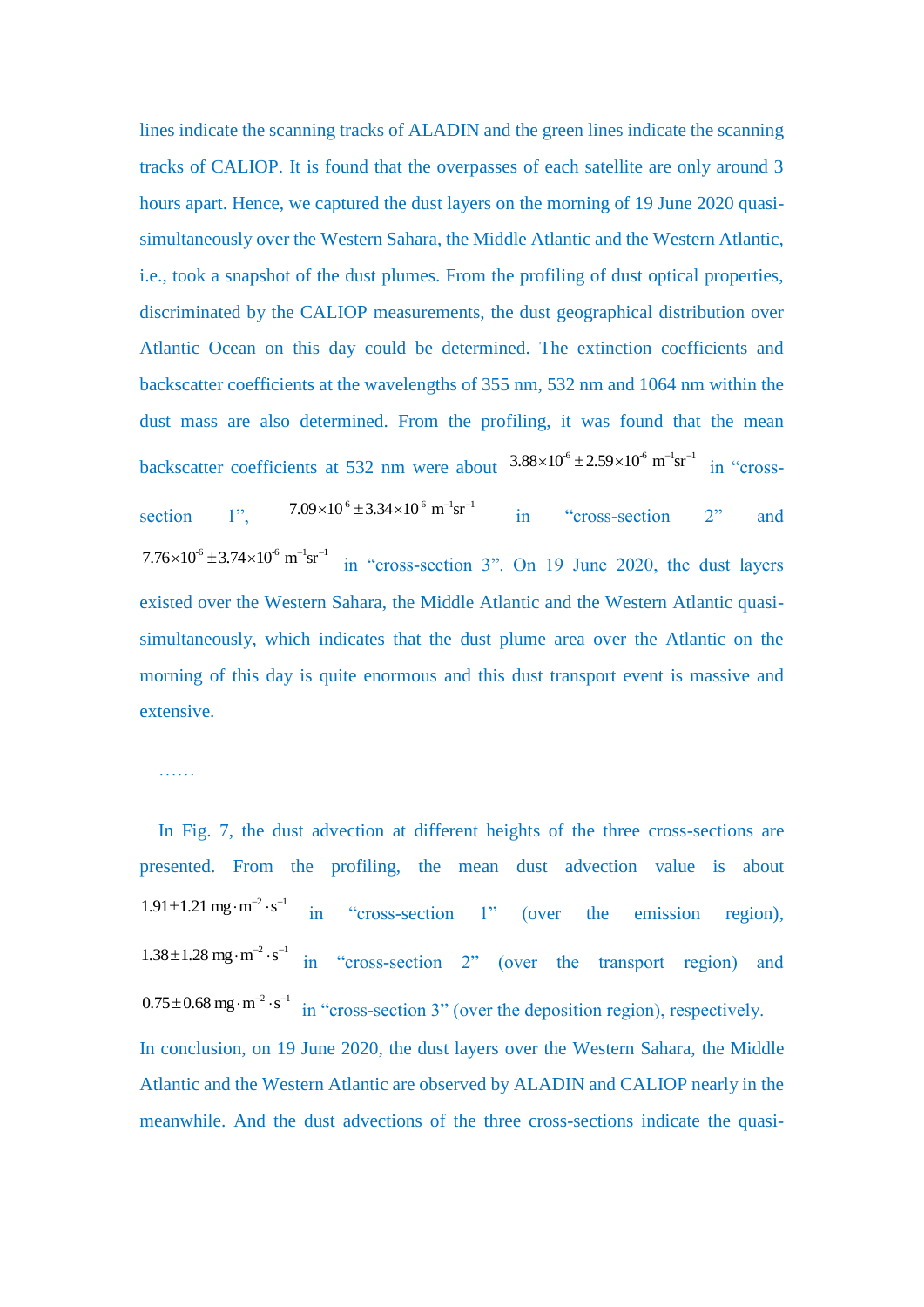simultaneous transport of the dust plumes over the emission region, the transport region and the deposition region on the same day."

The revised parts of the abstract and the summary are shown as below:

"…From the measurement results on 19 June 2020, the dust plumes are captured quasi-simultaneously over the emission region (Western Sahara), the transport region (Middle Atlantic) and the deposition region (Western Atlantic) individually, which indicates that the dust plume area over the Atlantic on the morning of this day is quite enormous and this dust transport event is massive and extensive. The quasisynchronization observation results of 15, 16, 19, 24 and 27 June by ALADIN and CALIOP during the entire transport process show good agreement with the "Dust Score Index" data and the HYSPLIT trajectories, which indicates that the transport process of the same dust event is tracked by ALADIN and CALIOP, verifies that the dust transport spent around 2 weeks from the emission to the deposition and achieved the respective observations of this dust event's emission phase, development phase, transport phase, descent phase and deposition phase. Finally, the advection value for different dust parts and heights on 19 June and on the entire transport routine during transportation are computed. On 19 June, the mean dust advection values are about  $1.91 \pm 1.21$  mg $\cdot$ m<sup>-2</sup> $\cdot$ s<sup>-1</sup> over the emission region,  $1.38 \pm 1.28$  mg $\cdot$ m<sup>-2</sup> $\cdot$ s<sup>-1</sup> over the transport region and  $0.75 \pm 0.68$  mg $\cdot$ m<sup>-2</sup> $\cdot$ s<sup>-1</sup> over the deposition region." (from the abstract)

"…From the measurement results on 19 June 2020, the dust plumes are captured quasi-simultaneously over the emission region (Western Sahara), the transport region (Middle Atlantic) and the deposition region (Western Atlantic) individually, which indicates that the dust plume area over the Atlantic on the morning of this day is quite enormous and this dust transport event is massive and extensive. The quasisynchronization observation results of 15, 16, 19, 24 and 27 June by ALADIN and CALIOP during the entire transport process show good agreement with the "Dust Score Index" data and the HYSPLIT trajectories, which indicates that the transport process of